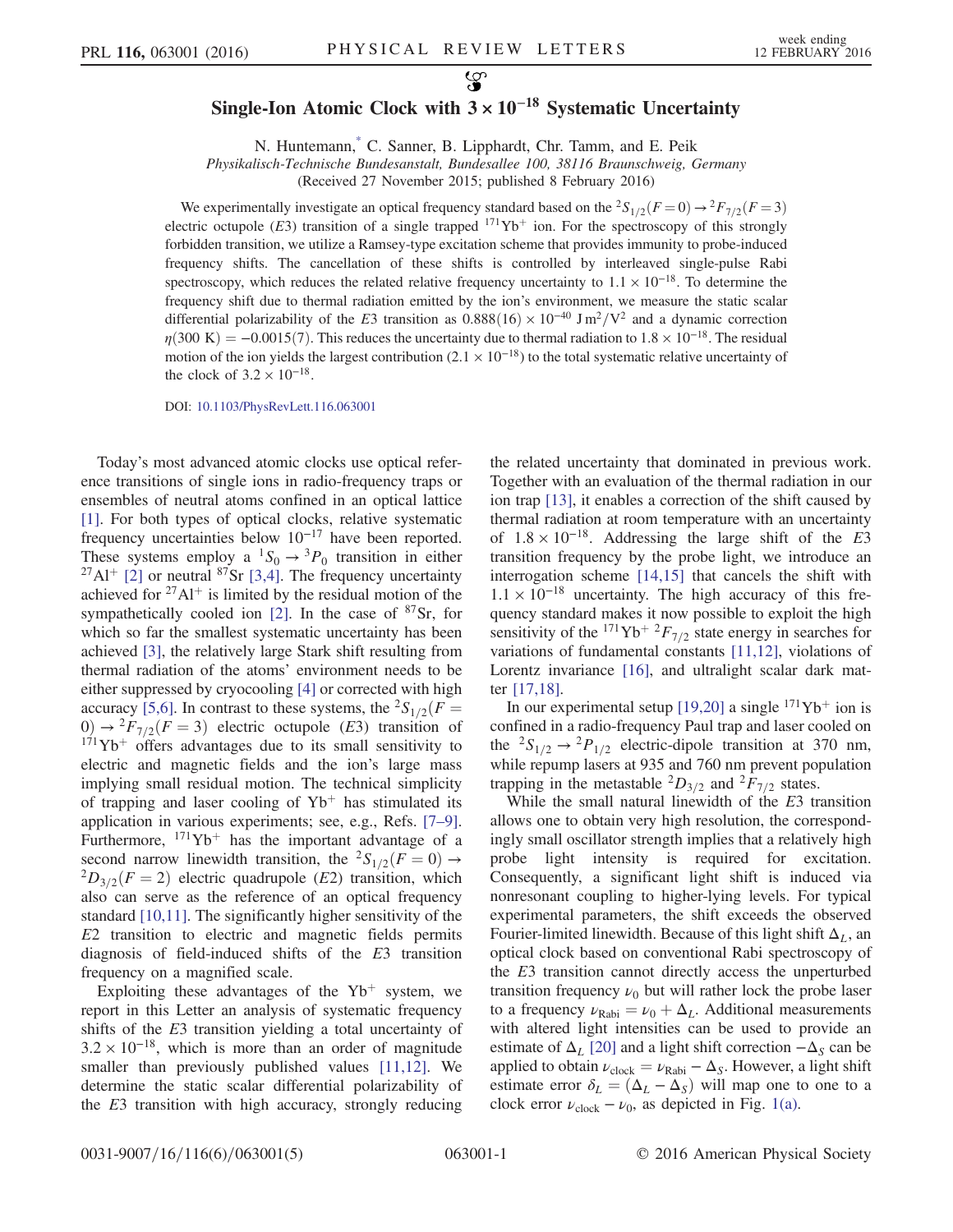<span id="page-1-0"></span>

FIG. 1. (a) Error of the Yb<sup>+</sup> clock frequency  $\nu_{\text{clock}}$  in the realization of the unperturbed transition frequency  $\nu_0$  as a function of an error  $\delta_L$  in the estimate of the light shift for Rabi and for hyper-Ramsey spectroscopy (HRS). Here, Ramsey pulses of 30.5 ms and a free evolution period of 122 ms are assumed according to the experimental conditions. The very different sensitivities of  $\nu_{\text{clock}}$  to  $\delta_L$  allow one to engage a servo that uses the difference  $\varepsilon$  between  $\nu_{\text{clock}}$  obtained for Rabi spectroscopy and HRS as the discriminator signal. In (b) the instability (Allan deviation) of experimental  $\varepsilon$  data is shown that follows 230 Hz/ $\tau$ (s) (dashed line) for  $\tau \ge 1000$  s. The green solid line indicates the expected quantum projection noise limited combined instability of the  $\nu_{\text{Rabi}}$  and  $\nu_{\text{HRS}}$  measurements of  $7 \text{ Hz}/\sqrt{\tau \text{(s)}}$ . 7 Hz/ $\sqrt{\tau(s)}$ .

The situation is different for Ramsey spectroscopy where a significant fraction of frequency information is accumulated during an interaction-free state evolution time. To maintain a resonant drive of the clock transition (i.e., to optimally initialize the atomic superposition state), one has to apply a frequency step  $\Delta_S$  to the probe light during the interaction periods in order to reach the light-shifted resonance frequency  $\nu_0 + \Delta_L$  [\[21\]](#page-4-10). The step frequency  $\Delta_S$  is readily obtainable from Rabi spectroscopy. If Ramsey spectroscopy is modified in this way, an error  $\delta_L$  translates linearly to an error in  $\nu_{\rm clock}$  but via a reduced prefactor proportional to the interaction time fraction. Hyper-Ramsey spectroscopy (HRS) as introduced in Refs. [\[14,15\]](#page-4-5) can further reduce the error by removing the linear sensitivity of  $\nu_{\text{clock}}$  for small light shift estimate errors [see Fig. [1\(a\)](#page-1-0)]. Heating of the ion's motion during the probe period, however, reduces the effective pulse area of the second Ramsey pulse, degrading the cancellation of the linear dependence of  $\nu_{\text{HRS}}$  on  $\delta_L$  [\[22,23\].](#page-4-11) Under our experimental conditions, we estimate a residual linear slope  $\partial \nu_{\text{HRS}}/\partial \delta_L = 0.07$  at  $\delta_L = 0$ . In order to confine  $\delta_L$  to the region where the HRS clock error remains small, use can be made of the sensitivity of  $\nu_{\text{clock}}$  to  $\delta_L$  in Rabi spectroscopy. A feedback loop that employs the difference  $\varepsilon = \nu_{\text{HRS}} - (\nu_{\text{Rabi}} - \Delta_s)$ , as determined with HRS and Rabi excitations, as the discriminator signal can be used to steer  $\Delta_S$  so that  $|\delta_L|$  approaches zero. Figure [1\(b\)](#page-1-0) shows the instability (Allan deviation) of  $\varepsilon$ , i.e., the error signal of the operating  $\Delta_S$  control loop. In this way,  $\delta_L = 0$  is realized for  $\tau > 1000$  s with a statistical uncertainty given by the combined statistical uncertainties of the  $\nu_{\rm HRS}$  and  $\nu_{\rm Rabi}$  measurements, which are predominantly determined by quantum projection noise [\[20\]](#page-4-9). For the measurement shown in Fig. [1\(b\)](#page-1-0), this combined instability is approximately in Fig. 1(b), this combined instability is approximately<br>given by 7 Hz/ $\sqrt{\tau(s)}$ . Because of the small sensitivity of  $\nu_{\text{HRS}}$  to  $\delta_L$ , the contribution to the  $\nu_{\text{HRS}}$  instability arising from  $\delta_L$  fluctuations is significantly smaller than the intrinsic quantum projection noise. The observed clock intrinsic quantum projection noise. The observed clock<br>instability, i.e., that of  $\nu_{\text{HRS}}$ , amounts to  $3 \text{ Hz}/\sqrt{\tau(s)}$ corresponding to a fractional frequency instability of corresponding to<br> $5 \times 10^{-15} / \sqrt{\tau(s)}$ .

Although the combination of interrogation schemes converts the uncertainty due to the light shift into a predominantly statistical contribution, systematic shifts can be caused by drifts of the light shift and by a difference of the shifts present during the Rabi and the HRS interrogations. Slow variations of the light shift corresponding to a drift of  $\Delta_L$  in the range of 50  $\mu$ Hz/s are typically observed during our measurements. With a servo time constant of 200 s for  $\Delta_{S}$ , the resulting servo error of  $\delta_{L}$  is 10 mHz. This error could be avoided by using a driftcompensating second-order integrating servo algorithm [\[24\]](#page-4-12). The main reason for differences in the frequency shifts present during the interrogation pulses are transient thermal effects of the crystal of the acousto-optic modulator (AOM) that shapes the pulses. The resulting phase variations (AOM chirp) were investigated with a digital phase analyzer and found to lead to a frequency difference of less than 1 mHz [\[25\]](#page-4-13). Beam pointing and focusing variations induced by different crystal temperatures were found to lead to light shift differences between the pulses of less than 0.2 mHz. The combination of these systematic effects and the residual sensitivity  $\partial \nu_{\text{HRS}}/\partial \delta_L = 0.07$  yields a probelight-related fractional uncertainty of  $1.1 \times 10^{-18}$ . This is a reduction by more than an order of magnitude compared to previous E3 clock realizations, where real-time extrapolation to zero probe laser intensity was used to cancel the light shift [\[11,20\]](#page-4-3).

The largest shift of the transition frequency in our experiment is caused by the Stark shift induced by the thermal radiation emitted by the ion's environment. The temperature distribution of the various components of our ion trap is sufficiently homogeneous to approximate the electric field perturbing the transition frequency by a blackbody radiation (BBR) field at an effective temperature T [\[13\].](#page-4-4) Under this approximation, only the difference  $\Delta \alpha_s = \alpha_s(e) - \alpha_s(g)$  of the scalar polarizabilities of the excited and ground state is needed to evaluate the BBR shift. For the  $171\text{Yb}$ <sup>+</sup> E3 transition, none of the transitions that contribute to  $\Delta \alpha_s$  significantly overlap with the BBR spectrum at room temperature (see Fig. [2](#page-2-0)), so that the BBR shift  $\Delta \nu_{\text{BRR}}(T)$  can be expressed using the static scalar differential polarizability  $\Delta a_s^{\text{dc}}$  as

<span id="page-1-1"></span>
$$
\Delta \nu_{\text{BBR}}(T) = -\frac{1}{2h} \Delta \alpha_s^{\text{dc}} \langle E^2(T) \rangle (1 + \eta(T)). \tag{1}
$$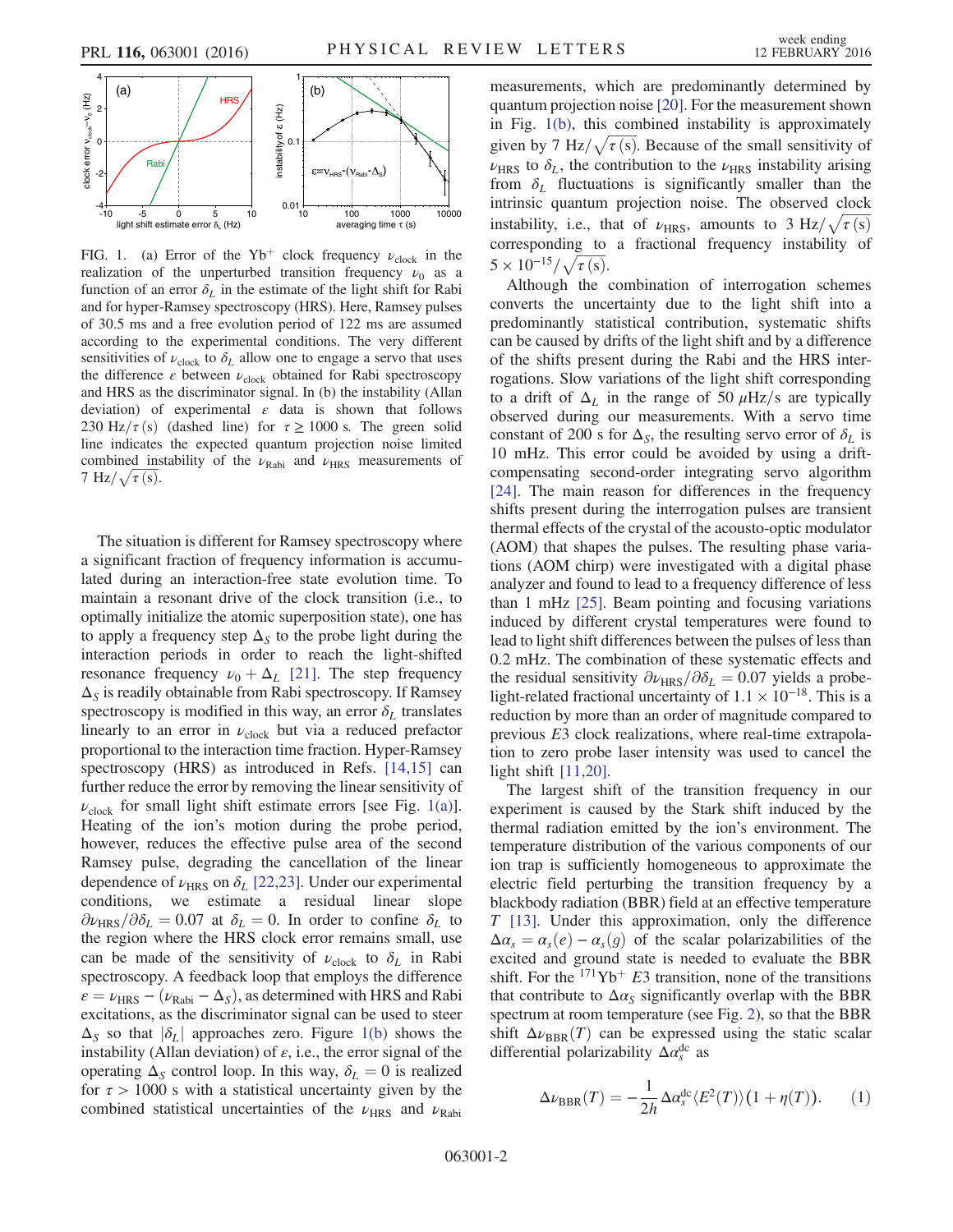<span id="page-2-0"></span>

FIG. 2. Scalar electric differential polarizability  $\Delta \alpha_S$  of the  ${}^2S_{1/2}(F=0) \rightarrow {}^2F_{7/2}(F=3)$  transition as a function of the wavelength of the perturbing radiation. The dashed and dotted lines are the results of calculations using theoretically predicted oscillator strengths, with the latter corrected by measured lifetimes. The square data point indicates the result of a previous measurement [\[20\]](#page-4-9) and the filled circles indicate data obtained with near-infared laser radiation. The solid blue line is the result of a least-squares fit to the data (see text). The green shaded area shows the spectral distribution of room temperature blackbody radiation.

Here, h is Planck's constant,  $\langle E^2(T) \rangle$  is the mean-squared electric field inside the blackbody at temperature  $T$ , and  $\eta(T)$  corrects for the variation of  $\Delta a_s$  in the range of the BBR spectrum and scales to first order quadratically with T [\[26\].](#page-4-14)

In a first experimental investigation  $\Delta \alpha_s^{\rm dc}$  had been determined to be  $1.3(6) \times 10^{-40}$  J m<sup>2</sup>/V<sup>2</sup> for the E3 transition [\[20\]](#page-4-9). The large uncertainty dominated the uncertainty of optical clocks that use the E3 transition as the reference [\[11,12\]](#page-4-3). Several theoretical studies [\[27](#page-4-15)–29] investigated complex electronic structure of  $Yb^+$  and attempted to derive a value for  $\Delta \alpha_s^{\rm dc}$ , but so far no approach has achieved sufficiently low uncertainties. The theoretical results can be corrected through measured state lifetimes [\[28\]](#page-4-16), which changes  $\Delta \alpha_s^{\rm dc}$  by about 40% (see Fig. [2](#page-2-0)). Since the polarizabilities of the excited and the ground state are nearly equal, small corrections have a large effect on  $\Delta \alpha_s^{\rm dc}$ .

Since all transitions that contribute to the electric polarizability are at wavelengths below 380 nm,  $\Delta a_s^{\text{dc}}$  can be investigated using near-infrared (NIR) laser radiation [\[30\]](#page-4-17). Note that the very small matrix element of the  ${}^2F_{7/2} \rightarrow {}^2D_{5/2}$  transition at 3.43  $\mu$ m changes  $\Delta \nu_{BBR}$ (300 K) negligibly by less than 0.1% [\[31\]](#page-4-18). We account for the residual spectral dependence of  $\Delta \alpha_s(\lambda)$  by performing light shift measurements at various wavelengths. The output beam profiles of the selected lasers at 852, 1064, 1310, and 1554 nm were cleaned by single-mode fibers, yielding an output power of about 100 mW focused to a beam waist diameter of about 100  $\mu$ m at the center of the trap. Figure [3\(a\)](#page-2-1) sketches the experimental setup. The linear polarization of the laser light was aligned to minimize losses at the windows of the vacuum enclosure that are

<span id="page-2-1"></span>

FIG. 3. (a) Schematic of the setup used to determine the light shift profile. The mirror shown with dashed lines was installed after recording the profile to calibrate the position of the HeNe laser on the screen to a displacement of the beam waist position of the light-shifting laser (LS laser) at the position of the ion using a knife edge in front of a photodetector (PD). In (b) a light shift profile induced by the LS laser at  $1.5 \mu m$  is depicted. The black dots correspond to the measurement positions and the surface plot is the result of a linear interpolation between these points.

mounted close to Brewster's angle. By averaging the induced light shift over three mutually orthogonal orientations of the magnetic field, its scalar part is isolated. The measurement was performed using the interleaved servo technique [\[19\],](#page-4-8) with the NIR laser light alternately applied and blocked during the interrogation periods. We measure the applied optical power and determine the relative intensity distribution at the position of the ion through light shift measurements for various displacements of the beam. The optical power is assumed to be the average of the power values measured in front of and behind the trap. The power meter was calibrated with an uncertainty of 0.5%. The relative optical power at each beam displacement was monitored using a linear photodetector. This power monitoring was continuous during the recording at 1310 nm. For all other wavelengths, potential power fluctuations cause an increased uncertainty of the optical power of 3%. Beam displacement was achieved by tilting a 3.1 mm thick glass plate around Brewster's angle in front of the ion trap. The reflection of a pointer laser on a screen at a distance of approximately 4 m monitored the tilt angle. The relation between tilt angle and beam displacement was established as shown in Fig.  $3(a)$ . The relative uncertainty of this calibration is about 0.3% for both coordinates. At each NIR wavelength at least two light shift profiles were recorded. A typical profile is shown in Fig. [3\(b\)](#page-2-1). The measured light shift distribution is fitted by an intensity distribution composed of elliptical TEM<sub>0,0</sub>, TEM<sub>1,0</sub>, and TEM<sub>0,1</sub> Gauss-Hermite modes with relative residuals well below 1%. Dividing the spatially integrated light shift profile by the measured optical power yields  $\Delta \alpha_s(\lambda)$ .

In order to extrapolate  $\Delta \alpha_s(\lambda)$  from our experimental data points to the spectral range of blackbody radiation at room temperature, we use a function composed of a static contribution  $\Delta \alpha_s^{\text{dc}}$  and a wavelength-dependent term describing the dynamic character of  $\Delta \alpha_s(\lambda)$  caused by a single resonance at  $\lambda_0$ :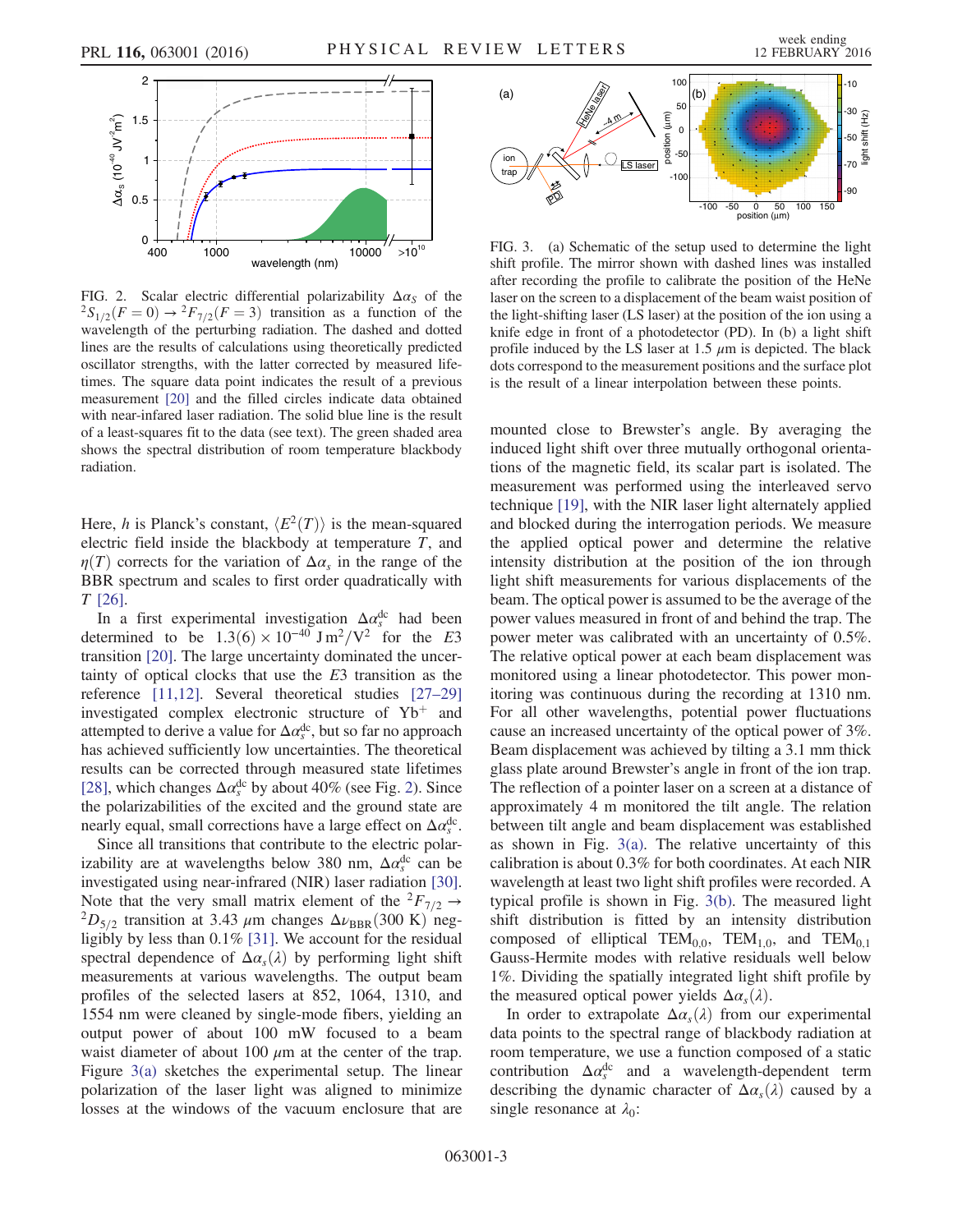$$
\Delta \alpha_s(\lambda) = \Delta \alpha_s^{\text{dc}} - \frac{C}{\lambda^2 - \lambda_0^2}.
$$
 (2)

For  $\Delta \alpha_s^{\rm dc} = -C/\lambda_0^2$ , this expression resembles the response of a two-level system to a far-detuned polarizing field [\[32\]](#page-4-19). To better account for a manifold of contributing transitions, we keep  $\Delta a_s^{\text{dc}}$ , C, and  $\lambda_0$  as independent fit parameters. As a test of the model, we use it to fit the polarizability obtained from calculated oscillator strengths (see Fig. [2\)](#page-2-0) in the range of 850 to 1550 nm. The fit result reproduces the calculated  $\Delta a_s^{\text{dc}}$  value to better than 0.2% and we assume this as the uncertainty of our model. A fit to our experimental data yields  $\Delta \alpha_s^{\text{dc}} = 0.888(16) \times 10^{-40} \text{ J m}^2/\text{V}^2$ , where the largest contribution to the combined uncertainty results from the optical power measurement. The fit also gives the value of the dynamic correction as  $\eta(300 \text{ K}) = -0.0015(7)$ .

To obtain the BBR shift with determined values of  $\Delta a_s^{\text{dc}}$ and  $\eta$ , one needs to know the effective temperature  $T$  of the thermal radiation at the location of the ion. A combination of finite element modeling, infrared camera, and temperature sensor measurements reveals a temperature rise of 2.1 (1.1) K above room temperature, mostly caused by dielectric losses in the insulators of the trap assembly [\[13\]](#page-4-4). From Eq. [\(1\)](#page-1-1) the BBR shift can be calculated as −45.3 mHz, corresponding to a relative shift of  $-70.5(1.8) \times 10^{-18}$ . Here, the uncertainties of temperature and polarizability contribute approximately equally to the combined uncertainty.

Table [I](#page-3-5) summarizes frequency shifts and the related uncertainty contributions of the  $Yb^+$  single-ion E3 clock. The magnetic field of 3.58(2)  $\mu$ T present during the interrogation is alternatingly applied at one of three orientations that are mutually orthogonal with an uncertainty of 1° in order to suppress tensorial shifts [\[33\].](#page-4-20) The listed second-order Zeeman shift and the uncertainty due to the quadrupole shift are calculated under these conditions. The uncertainty associated with collisions with the background gas is estimated using a model based on phase changing Langevin collisions [\[34\]](#page-4-21). Another small

<span id="page-3-5"></span>TABLE I. Fractional frequency shifts  $\delta\nu/\nu_0(10^{-18})$  and related relative uncertainties  $u/v_0(10^{-18})$  in the realization of the unperturbed  ${}^{2}S_{1/2}(F = 0) \rightarrow {}^{2}F_{7/2}(F = 3)$  transition frequency  $\nu_0$  of a single trapped <sup>171</sup>Yb<sup>+</sup> ion.

| Effect                     | $\delta \nu / \nu_0$ (10 <sup>-18</sup> ) | $u/\nu_0$ (10 <sup>-18</sup> ) |
|----------------------------|-------------------------------------------|--------------------------------|
| Second-order Doppler shift | $-3.7$                                    | 2.1                            |
| Blackbody radiation shift  | $-70.5$                                   | 1.8                            |
| Probe light related shift  |                                           | 1.1                            |
| Second-order Zeeman shift  | $-40.4$                                   | 0.6                            |
| Quadratic de Stark shift   | $-1.2$                                    | 0.6                            |
| Background gas collisions  | $\mathbf{\Omega}$                         | 0.5                            |
| Servo error                | $\mathbf{0}$                              | 0.5                            |
| Quadrupole shift           | 0                                         | 0.3                            |
| Total                      | $-115.8$                                  | 3.2                            |

uncertainty contribution results from the nonlinear frequency drift of the probe laser [\[35\]](#page-4-22).

The largest uncertainty of the frequency standard results from the second-order Doppler shift caused by the residual secular and micromotion of the ion. The secular motion is determined from the observed carrier to sideband ratio as discussed in Ref. [\[36\].](#page-4-23) The temperature of the ion immediately after the cooling period is found to be 1.1 mK, which is close to the Doppler limit. However, the heating rate of  $d\langle n\rangle/dt=190(60)$  quanta per second for the radial secular modes leads to an increased mean temperature of 2.0 mK during the interrogation. For the related frequency shift, we assume 50% uncertainty since the ion temperature is not constantly monitored. Besides the shift caused by the thermal motion of the ion, excess micromotion caused by uncompensated stray fields can lead to additional shifts. As described in Ref. [\[37\]](#page-4-24), we compensate the stray field by observing position changes of the ion while lowering the trap depth. From repeated compensation procedures with different initial conditions, we find that the stray field is compensated to better than 2.4  $V/m$  for each trap axis and we take the related maximum micromotion-induced Doppler shift as the uncertainty. The overall fractional Doppler shift is found to be  $-3.7(2.1) \times 10^{-18}$ . In addition to the Doppler shift, the residual interaction of the ion with the trapping field causes a Stark shift that can be calculated using  $\Delta \alpha_s^{\rm dc}$ . In a trap with lower motional heating rates [\[38\]](#page-4-25), ground state cooling can be advantageous, and with improved techniques for the cancellation of micromotion [\[39\]](#page-4-26), we expect further reductions of these shifts and their uncertainties. Additionally, under these conditions a smaller fractional frequency instability can be achieved with longer interrogation times.

We thank M. Doležal and P. Balling for their work on the thermal analysis of the ion trap, H. Lecher and F. Brandt for the calibration of the power meter, and S. Weyers for a critical reading of the manuscript. This work was supported by the European Metrology Research Programme (EMRP) in Project No. SIB04. The EMRP is jointly funded by the EMRP participating countries within EURAMET and the European Union.

<span id="page-3-1"></span><span id="page-3-0"></span>[\\*](#page-0-0) nils.huntemann@ptb.de

- <span id="page-3-2"></span>[1] A. D. Ludlow, M. M. Boyd, J. Ye, E. Peik, and P. O. Schmidt, [Rev. Mod. Phys.](http://dx.doi.org/10.1103/RevModPhys.87.637) 87, 637 (2015).
- <span id="page-3-3"></span>[2] C. W. Chou, D. B. Hume, J. C. J. Koelemeij, D. J. Wineland, and T. Rosenband, Phys. Rev. Lett. 104[, 070802 \(2010\)](http://dx.doi.org/10.1103/PhysRevLett.104.070802).
- <span id="page-3-4"></span>[3] T. Nicholson, S. Campbell, R. Hutson, G. Marti, B. Bloom, R. McNally, W. Zhang, M. Barrett, M. Safronova, G. Strouse, W. Tew, and J. Ye, [Nat. Commun.](http://dx.doi.org/10.1038/ncomms7896) 6, 6896 [\(2015\).](http://dx.doi.org/10.1038/ncomms7896)
- [4] I. Ushijima, M. Takamoto, M. Das, T. Ohkubo, and H. Katori, [Nat. Photonics](http://dx.doi.org/10.1038/nphoton.2015.5) 9, 185 (2015).